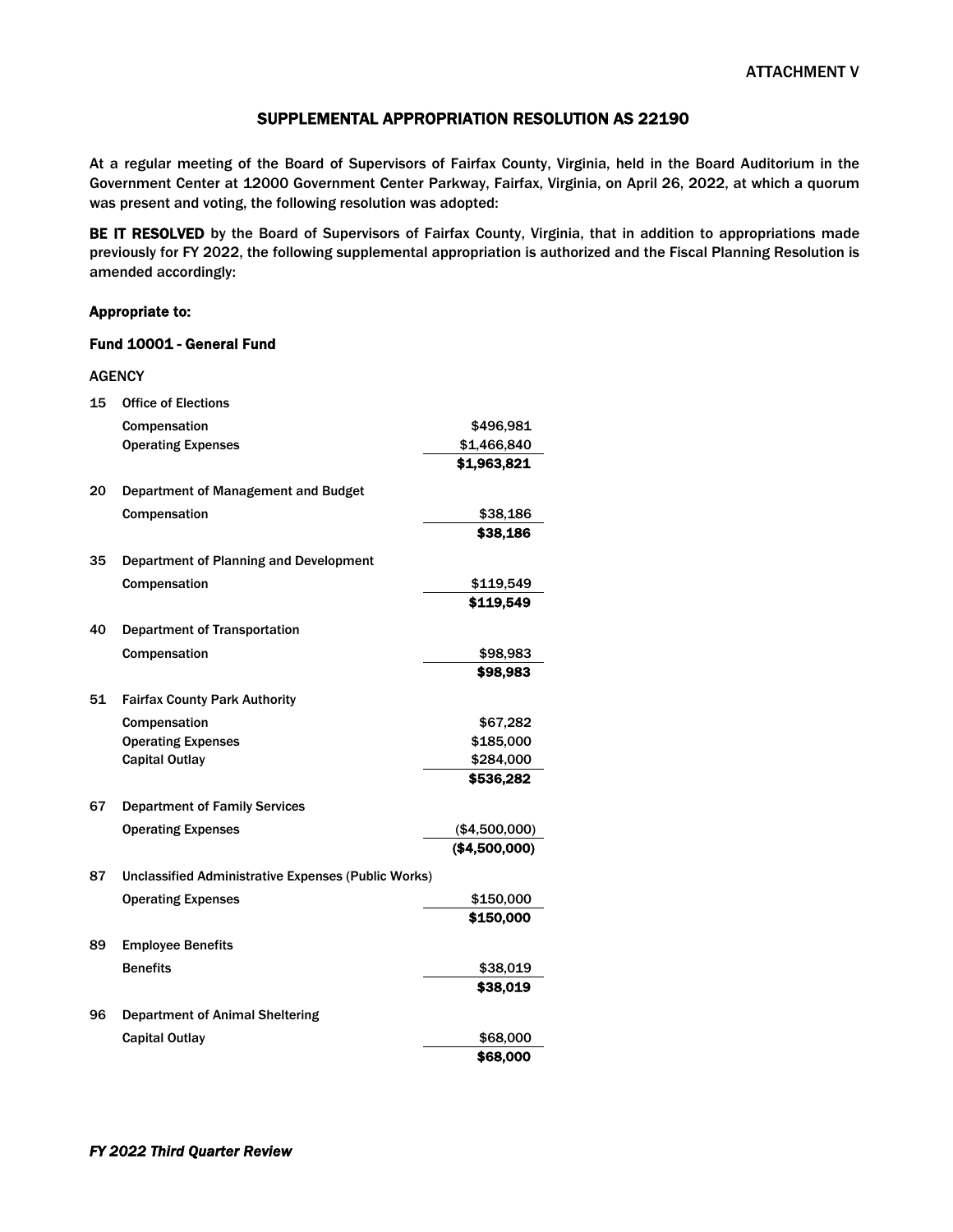#### FUND

| 10015 | <b>Economic Opportunity Reserve</b>                                         |                            |
|-------|-----------------------------------------------------------------------------|----------------------------|
|       | <b>Operating Expenses</b>                                                   | \$230,034                  |
|       |                                                                             | \$230,034                  |
|       | 10040 Information Technology Projects                                       |                            |
|       | <b>IT Projects</b>                                                          | \$7,484,640                |
|       |                                                                             | \$7,484,640                |
|       | 20000 Consolidated Debt Service                                             |                            |
|       | <b>Bond Expenses</b>                                                        | (\$715,982)                |
|       |                                                                             | (\$715,982)                |
|       | 30010 General Construction and Contributions                                |                            |
|       | <b>Capital Projects</b>                                                     | \$535,000                  |
|       |                                                                             | \$535,000                  |
|       | 30020 Infrastructure Replacement and Upgrades                               |                            |
|       | <b>Capital Projects</b>                                                     | \$8,385,000                |
|       |                                                                             | \$8,385,000                |
|       | 30030 Library Construction                                                  |                            |
|       | <b>Capital Projects</b>                                                     | \$663,000                  |
|       |                                                                             | \$663,000                  |
|       | 30070 Public Safety Construction                                            |                            |
|       | <b>Capital Projects</b>                                                     | \$236,851                  |
|       |                                                                             | \$236,851                  |
|       | 30300 Affordable Housing Development and Investment                         |                            |
|       | <b>Capital Projects</b>                                                     | \$2,234,548                |
|       |                                                                             | \$2,234,548                |
|       | 40000 County Transit Systems                                                |                            |
|       | <b>Capital Projects</b>                                                     |                            |
|       |                                                                             | \$5,080,000<br>\$5,080,000 |
|       |                                                                             |                            |
| 40070 | <b>Burgundy Village Community Center</b>                                    |                            |
|       | Capital Outlay                                                              | \$35,000<br>\$35,000       |
|       |                                                                             |                            |
| 40090 | E-911                                                                       |                            |
|       | Compensation<br><b>Benefits</b>                                             | \$481,714<br>\$226,205     |
|       |                                                                             | \$707,919                  |
|       | 40100 Stormwater Services                                                   |                            |
|       | <b>Capital Projects</b>                                                     | \$5,000,000                |
|       |                                                                             | \$5,000,000                |
|       | 40110 Dulles Rail Phase I Transportation Improvement District               |                            |
|       | <b>Bond Expenses</b>                                                        | \$1,000,000                |
|       |                                                                             | \$1,000,000                |
| 40125 |                                                                             |                            |
|       | <b>Metrorail Parking System Pledged Revenues</b><br><b>Capital Projects</b> | (\$2,000,000)              |
|       |                                                                             | (\$2,000,000)              |
|       |                                                                             |                            |

## *FY 2022 Third Quarter Review*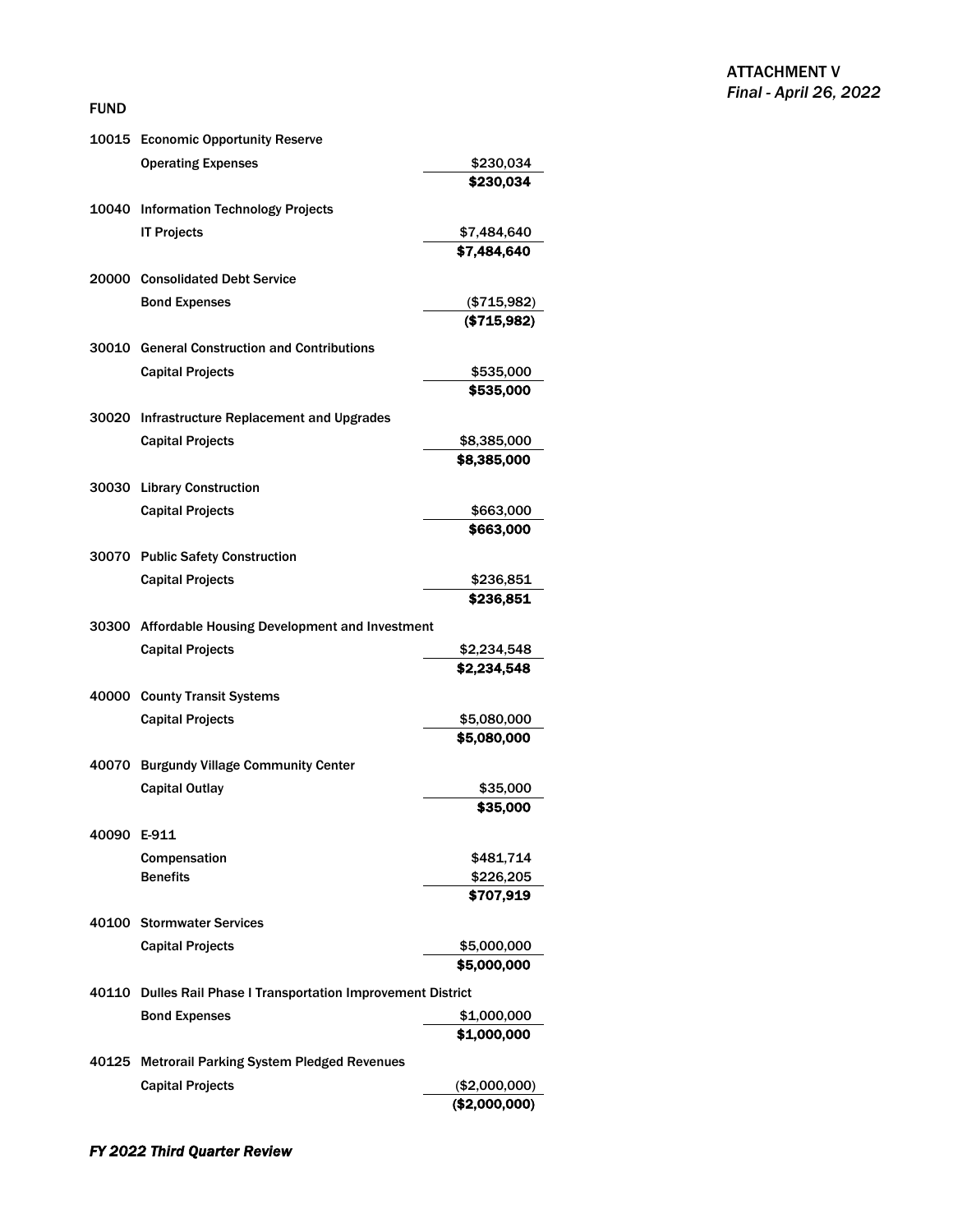#### FUND

|       | 40140 Refuse Collection and Recycling Operations |                              |
|-------|--------------------------------------------------|------------------------------|
|       | Compensation                                     | (\$600,000)                  |
|       | <b>Operating Expenses</b>                        | \$600,000                    |
|       |                                                  | \$O                          |
|       | 40150 Refuse Disposal                            |                              |
|       | <b>Operating Expenses</b>                        | \$2,000,000                  |
|       | <b>Capital Projects</b>                          | \$3,350,000                  |
|       |                                                  | \$5,350,000                  |
|       | 40330 Elderly Housing Programs                   |                              |
|       | Compensation                                     | \$26,175                     |
|       | <b>Operating Expenses</b>                        | \$1,309,896                  |
|       |                                                  | \$1,336,071                  |
|       | 50000 Federal/State Grants                       |                              |
|       | <b>Grant Expenditures</b>                        | \$27,550,881                 |
|       |                                                  | \$27,550,881                 |
| 60010 | <b>Department of Vehicle Services</b>            |                              |
|       | <b>Operating Expenses</b>                        | \$5,500,000                  |
|       | <b>Capital Outlay</b>                            | \$791,155                    |
|       |                                                  | \$6,291,155                  |
| 60030 | <b>Technology Infrastructure Services</b>        |                              |
|       | <b>Operating Expenses</b>                        | \$4,798,803                  |
|       |                                                  | \$4,798,803                  |
|       | 69010 Sewer Operation and Maintenance            |                              |
|       | Compensation                                     | \$28,419                     |
|       | <b>Benefits</b>                                  | \$8,934                      |
|       |                                                  | \$37,353                     |
|       | 69020 Sewer Bond Parity Debt Service             |                              |
|       | <b>Bond Expenses</b>                             | \$1,156,500                  |
|       |                                                  | \$1,156,500                  |
|       | 73000 Employees' Retirement Trust                |                              |
|       | <b>Operating Expenses</b>                        | \$6,900,000                  |
|       |                                                  | \$6,900,000                  |
|       | 73010 Uniformed Employees Retirement Trust       |                              |
|       | <b>Operating Expenses</b>                        | \$5,200,000                  |
|       |                                                  | \$5,200,000                  |
|       | 73020 Police Retirement Trust                    |                              |
|       | <b>Operating Expenses</b>                        | \$8,600,000                  |
|       |                                                  | \$8,600,000                  |
| 73030 | <b>OPEB Trust</b>                                |                              |
|       |                                                  |                              |
|       | <b>Operating Expenses</b>                        | \$11,756,857<br>\$11,756,857 |
|       |                                                  |                              |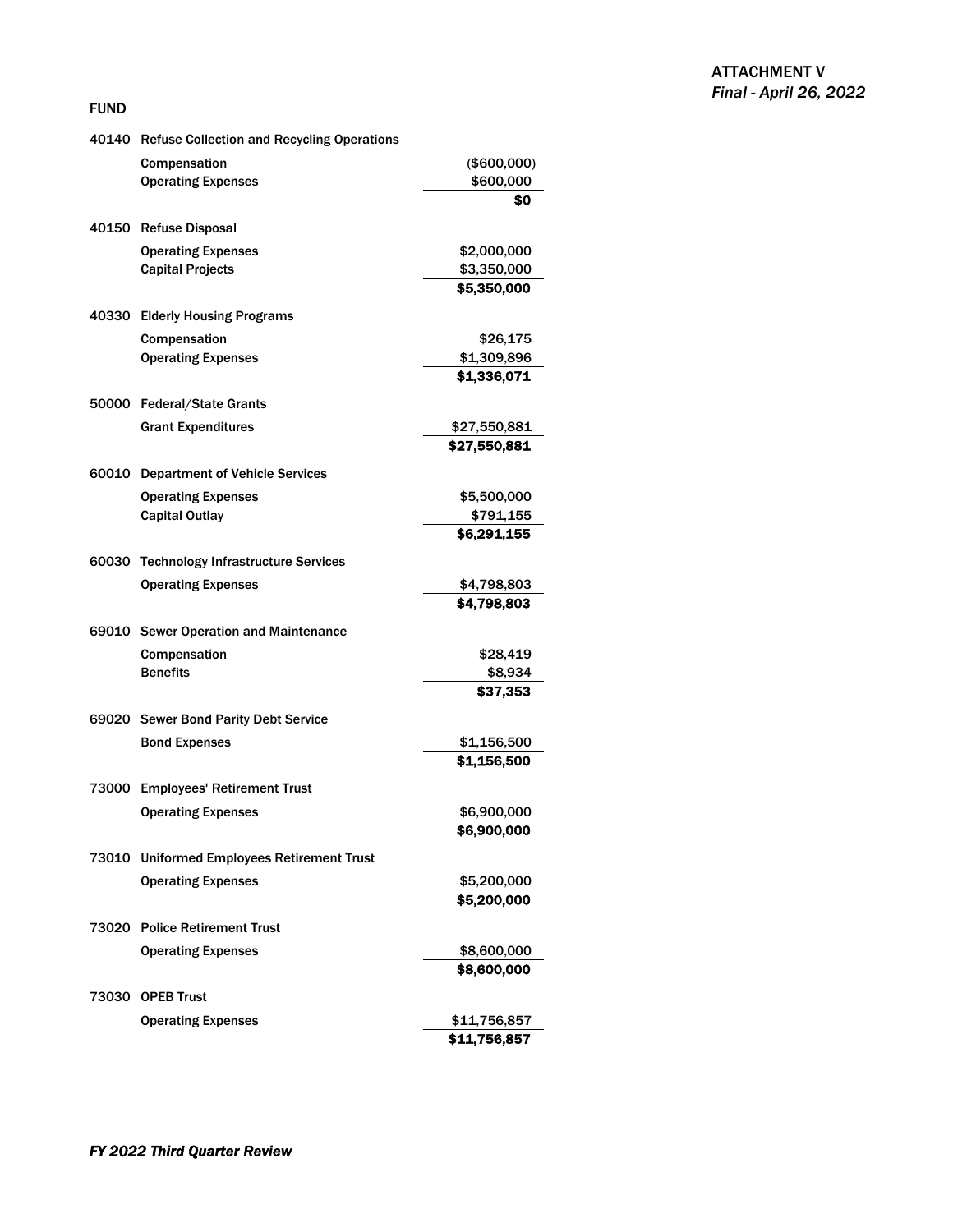FUND

GIVEN under my hand this 26th day of April, 2022

A Copy - Teste:

Jill G. Cooper Clerk for the Board of Supervisors

\_\_\_\_\_\_\_\_\_\_\_\_\_\_\_\_\_\_\_\_\_\_\_\_\_\_\_\_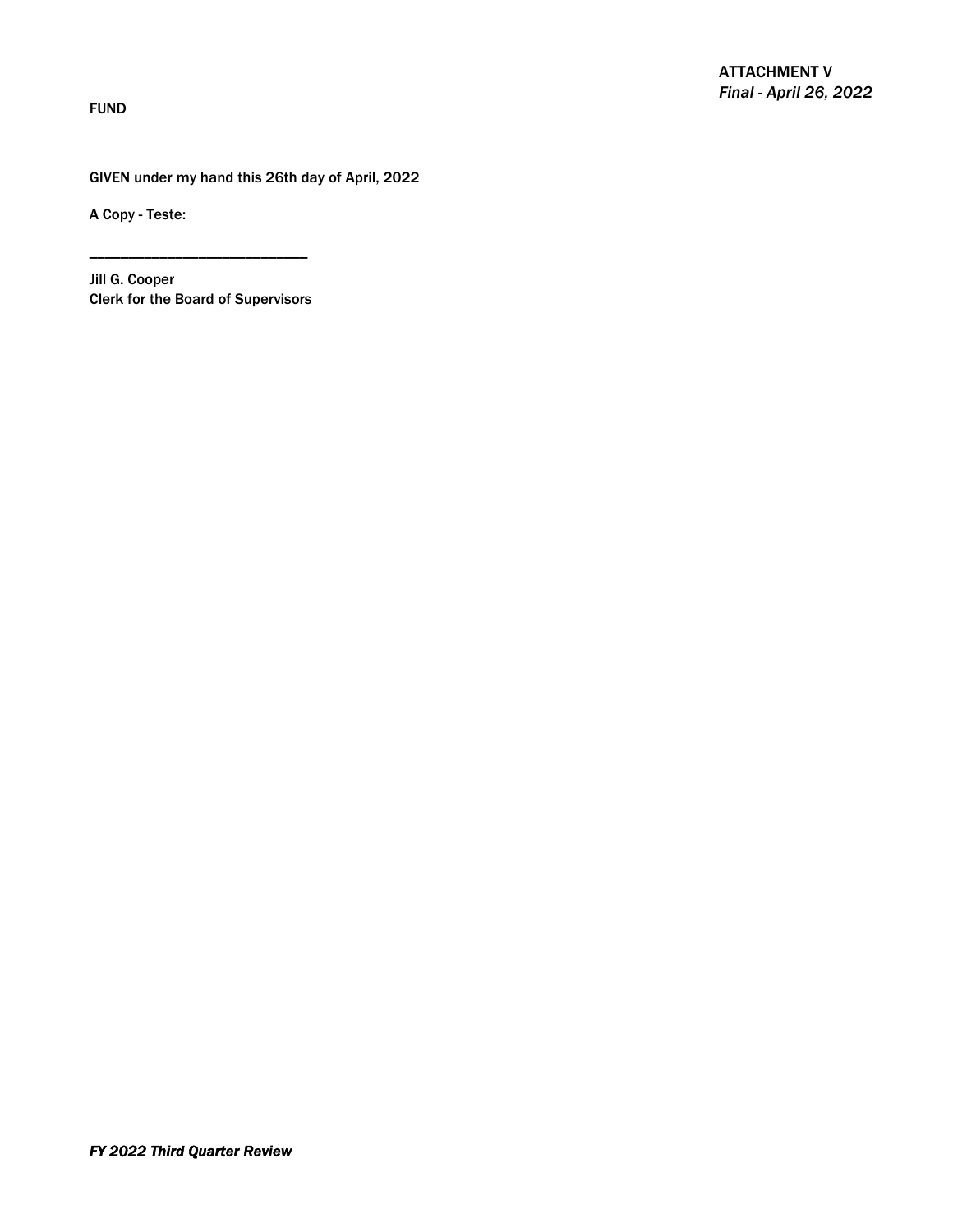## SUPPLEMENTAL APPROPRIATION RESOLUTION AS 22190

At a regular meeting of the Board of Supervisors of Fairfax County, Virginia, held in the Board Auditorium in the Government Center at 12000 Government Center Parkway, Fairfax, Virginia, on April 26, 2022, at which a quorum was present and voting, the following resolution was adopted:

BE IT RESOLVED by the Board of Supervisors of Fairfax County, Virginia, that in addition to appropriations made previously for FY 2022, the following supplemental appropriation is authorized and the Fiscal Planning Resolution is amended accordingly:

#### Appropriate to:

## **Schools**

# FUND

|               | S10000 Public School Operating                           |                |
|---------------|----------------------------------------------------------|----------------|
|               | <b>Operating Expenditures</b>                            | (\$14,600,134) |
| <b>S31000</b> | <b>Public School Construction</b>                        |                |
|               | <b>Capital Projects</b>                                  | \$0            |
| <b>S40000</b> | <b>Public School Food and Nutrition Services</b>         |                |
|               | <b>Operating Expenditures</b>                            | \$0            |
| S43000        | <b>Public School Adult and Community Education</b>       |                |
|               | <b>Operating Expenditures</b>                            | \$318,780      |
|               | S50000 Public School Grants and Self Supporting Programs |                |
|               | <b>Operating Expenditures</b>                            | \$59,852,689   |
| <b>S60000</b> | <b>Public School Insurance</b>                           |                |
|               | <b>Operating Expenditures</b>                            | \$0            |
| <b>S62000</b> | <b>Public School Health and Flexible Benefits</b>        |                |
|               | <b>Operating Expenditures</b>                            | \$0            |
| S71000        | <b>Educational Employees' Retirement</b>                 |                |
|               | <b>Operating Expenditures</b>                            | \$0            |
| <b>S71100</b> | <b>Public School OPEB Trust</b>                          |                |
|               | <b>Operating Expenditures</b>                            | \$0            |

GIVEN under my hand this 26th day of April, 2022

A Copy - Teste:

Jill G. Cooper Clerk for the Board of Supervisors

\_\_\_\_\_\_\_\_\_\_\_\_\_\_\_\_\_\_\_\_\_\_\_\_\_\_\_\_